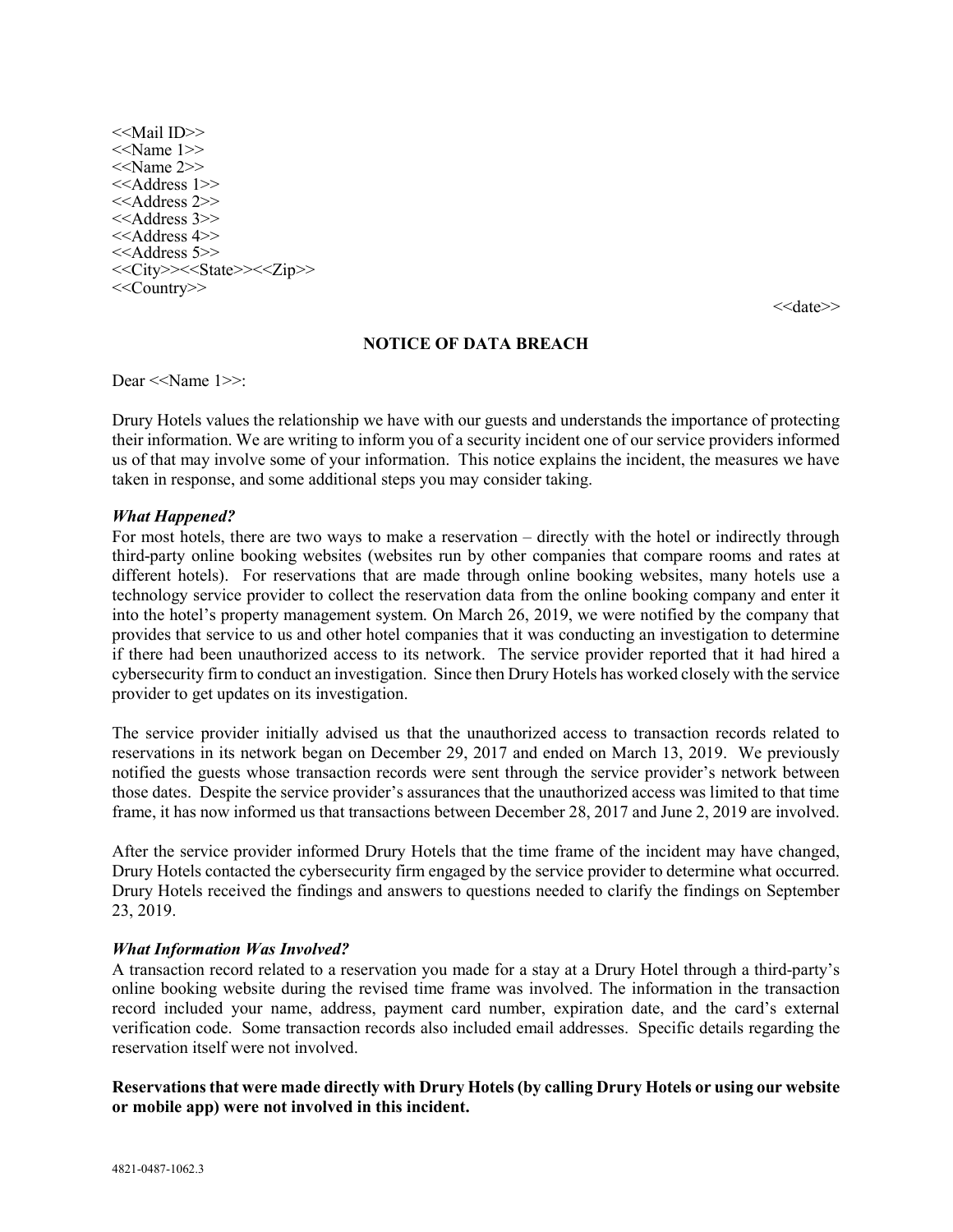## What You Can Do.

We encourage you to closely review your payment card statements for any unauthorized charges. You should immediately report any such charges to the bank that issued your card. If reported timely, payment card network rules generally provide that cardholders are not responsible for unauthorized charges. Information on additional steps you can take can be found on the following pages.

## What We Are Doing.

We regret that this incident occurred and apologize for any inconvenience. Since then Drury Hotels has worked closely with the service provider to get updates on its investigation. Drury Hotels received confirmation from the service provider and the cybersecurity firm it engaged that it has undertaken measures to stop this incident and prevent something like this from happening again. We will continue to work with the service provider to identify the security enhancements it is implementing.

### For More Information.

If you have any questions about this matter, please call (800) 382-6291, Monday to Friday, from 8:00 a.m. to 8:00 p.m., Eastern Time.

Sincerely,

Ryan Schlimpert Vice President/Chief Information Officer